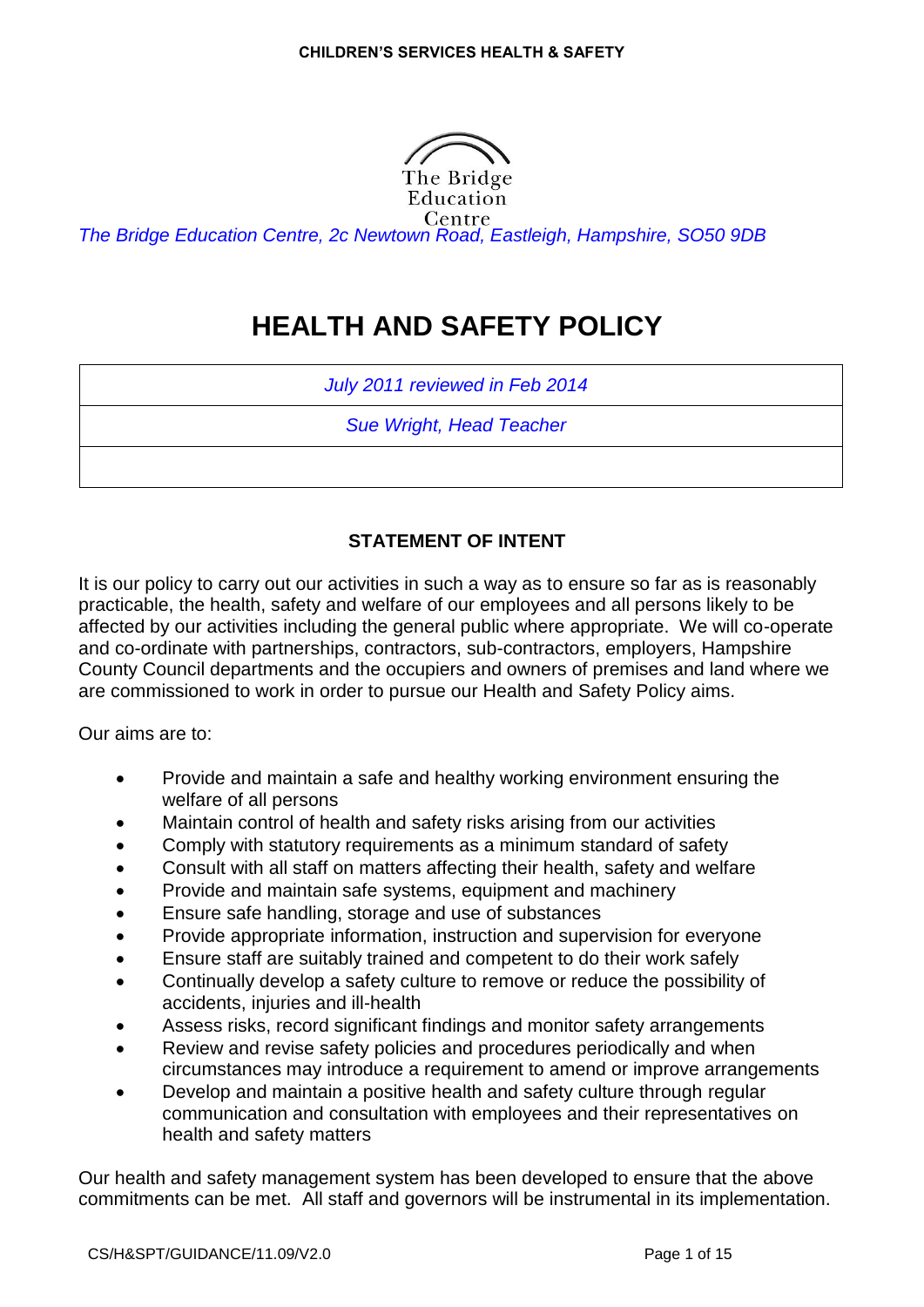# **ORGANISATION**

# **Employer Responsibility**

The overall responsibility for health and safety at *The Bridge Education Centre* is held by **Hampshire County Council who will:** 

- Ensure that health and safety has a high profile
- Ensure adequate resources for health and safety are made available
- Consult and advise staff regarding health and safety requirements & arrangements
- Periodically monitor and review local health and safety arrangements

# **Responsible Manager** *Sue Wright, Head teacher*

The responsible manager for the premises is *Sue Wright* who will act to:

- Develop a safety culture throughout the unit/centre/school/premises
- Consult staff and provide information, training and instruction so that staff are able to perform their various tasks safely and effectively
- Assess and control risk on the premises as part of everyday management
- Ensure a safe and healthy environment and provide suitable welfare facilities
- Make operational decisions regarding health and safety
- Ensure periodic safety tours and inspections are carried out
- Ensure significant hazards are assessed and risks are managed to prevent harm
- Ensure staff are aware of their health and safety responsibilities
- Periodically update governing bodies/partnerships as appropriate
- Produce, monitor and periodically review all local safety policies and procedures

# **All Staff (including volunteers)**

All staff have a statutory obligation to co-operate with the requirements of this policy and to take care of their own health and safety and that of others affected by their activities by:

- Supporting the unit/centre/school/premises health and safety arrangements
- Ensuring their own work area remains safe at all times
- Not interfering with health and safety arrangements or misusing equipment
- Complying with all safety procedures, whether written or verbally advised, for their own protection and the protection of those who may be affected by their actions
- Reporting safety concerns to their staff representative or other appropriate person
- Reporting any incident that has led, or could have led to damage or injury
- Assisting in investigations due to accidents, dangerous occurrences or near-misses
- Not acting or omitting to act in any way that may cause harm or ill-health to others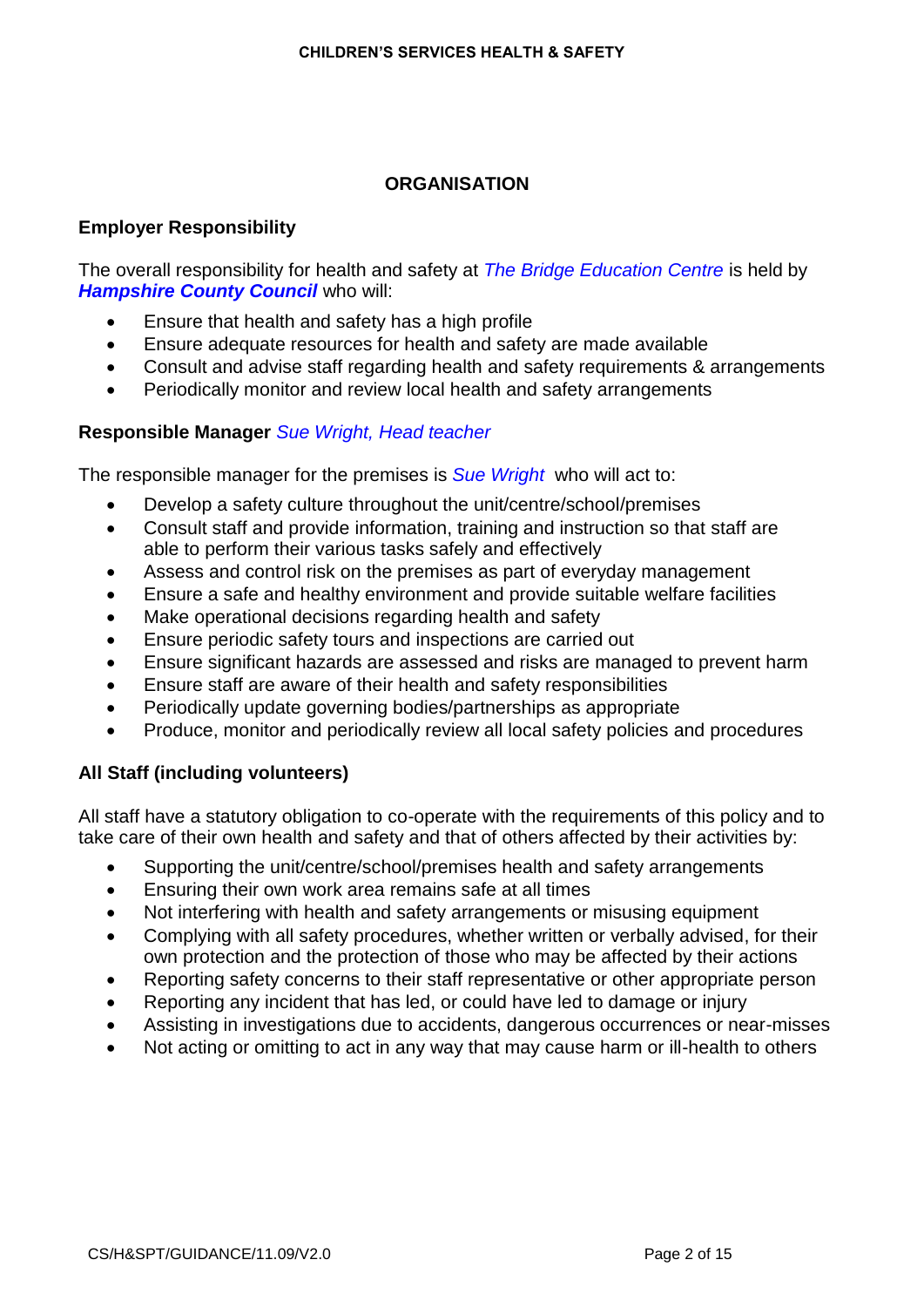# **Caretaker –** *Colin Savoy*

The caretaker is responsible for undertaking a wide range of typical health and safety related duties on behalf of, and under the direction of the responsible manager. He is to work within the parameters of any provided training and in accordance with risk assessments and the on-site safe working practices. He is to work within his level of competence and seek appropriate guidance and direction from the headteacher/responsible manager and/or the Children's Services Health & Safety Team as required.

# **On-Site Health & Safety Co-ordinator/Officer** *- Janet Brown*

The on-site health & safety officer/co-ordinator to the centre will manage, advise and coordinate local safety matters on behalf of, and under the direction of the responsible manager. She is to work within her level of competence and seek appropriate guidance and direction from the responsible manager/headteacher and/or the Children's Services Health & Safety Team as required.

# **All Teachers & Supervisors**

The responsibility of applying local safety procedures on a day-to-day basis rests with the teachers and supervisors. Where any new process or operation is introduced in the area of their responsibility, they are to liaise appropriately so that the associated risks are assessed and any precautions deemed necessary are implemented. They are to ensure that all new members of staff under their control are instructed in their own individual responsibilities with regards to health and safety, and they will appropriately monitor those new staff. They are to make periodic inspections of their areas of responsibility, taking prompt remedial action where necessary to control risk.

# **Health & Safety adviser on Management Committee – Graham Taylor**

His purpose is to assist in the assessment of safety related matters and provide appropriate support to the responsible manager/headteacher. The safety adviser is to periodically meet to monitor and discuss on-site health and safety performance, and recommend any actions necessary should this performance appear or prove to be unsatisfactory. The safety adviser will be kept informed of all changes in practices and procedures, new guidance, accidents, incidents and risk related matters.

The safety adviser is Graham Taylor who meets with the Health & Safety Co-ordinator Janet Brown on a termly basis.

# **Fire Safety Co-ordinator** *– Janet Brown*

*Janet Brown* is the fire safety co-ordinator who is the competent person for fire safety on the premises and acts on behalf of the responsible manager. She is to attend the fire safety co-ordinator training course and/or refresh this training every three years. The fire safety co-ordinator is responsible for the local management and completion of day-to-day fire safety related duties and upkeep of the fire safety manual.

The fire safety co-ordinator is to work within their level of competence and seek appropriate guidance and direction from the responsible manager/headteacher and/or the Children's Services Health & Safety Team as required.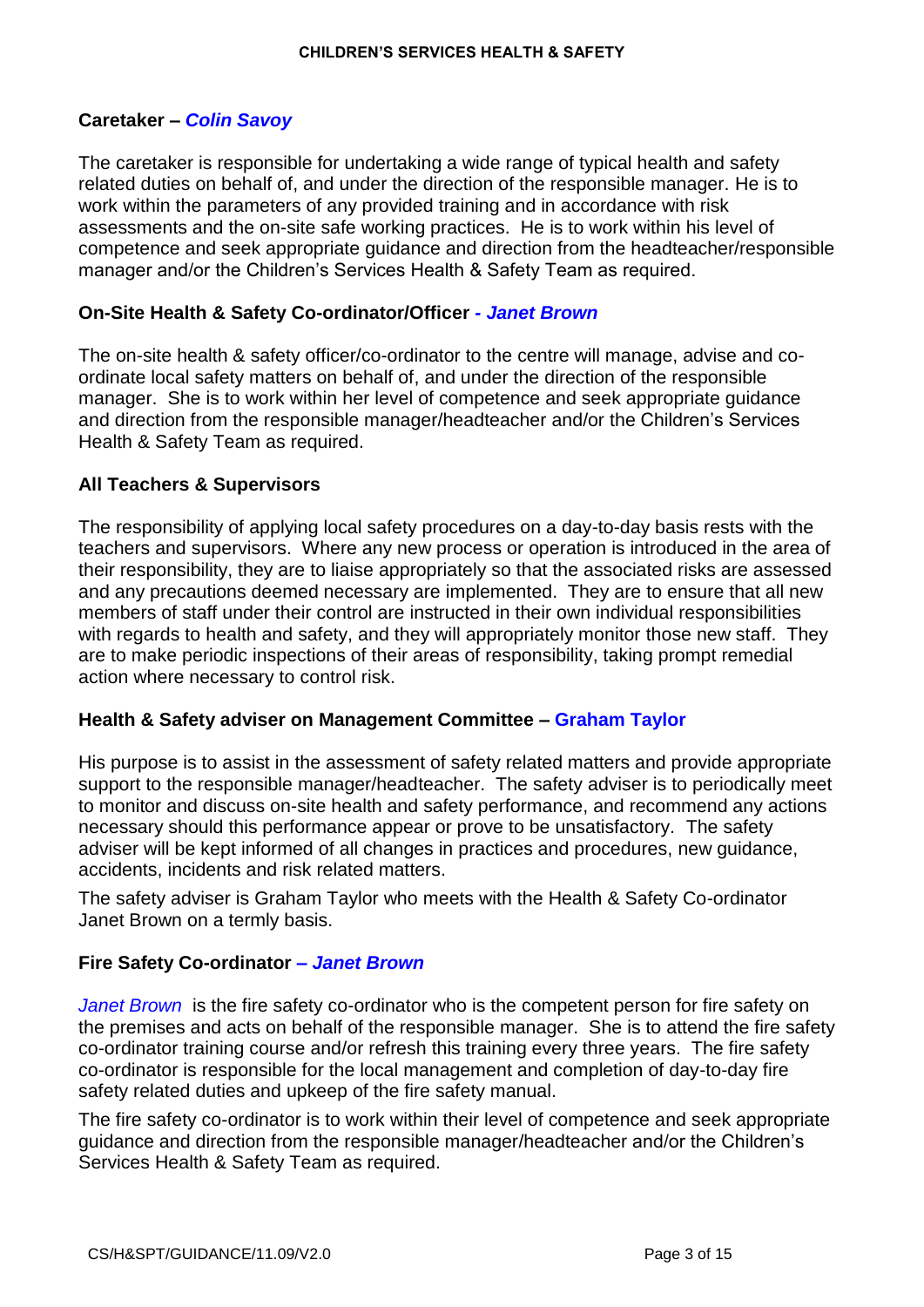# **Facilities Management Trained Staff – Janet Brown**

The facility management trained member of staff is the competent person for the overall management of general premises facilities and acts on behalf of the responsible manager. She is to attend the facilities management training course and refresh this training every six years. She is responsible for the local management and completion of day-to-day premises matters and duties. She is to work within their level of competence and seek appropriate guidance and direction from the responsible manager/headteacher and/or the Children's Services Health & Safety Team as required.

# **Health & Safety Representative – Janet Brown**

The premises health and safety representative Janet Brown will represent the staff with regard to their health and safety at work. She is expected to promote a positive safety culture throughout the premises and carry out the health and safety duties appropriate to their role in accordance with current guidance and legislative requirements.

#### **Subject Leaders**

Subject Leaders are responsible for the day-to-day local management of health and safety within their own department, acting on behalf of the headteacher. He/she will ensure that staff are provided with adequate safety information and they will manage all integral and specific risks relating to the department's functions. He/she will ensure the department complies with overall centre policies and procedures; that all activities are periodically risk assessed, periodic inspections are carried out, and necessary controls are implemented.

# **Legionella Competent Person – Colin Savoy**

The nominated competent person for Legionella on the premises acts on behalf of the responsible manager/headteacher to provide the necessary competence to enable Legionella to be managed safely. He is to annually complete the Legionella e-learning course and all training records are to be retained.

The Legionella competent person will ensure that all periodic and exceptional recording, flushing, cleaning and general Legionella management tasks are correctly completed and recorded in accordance with departmental and corporate requirements. He will advise the responsible manager/headteacher of any condition or situation relating to Legionella which may affect the safety of any premises users. He is to work within their level of competence and seek appropriate guidance and direction from the responsible manager/headteacher and/or the Children's Services Health & Safety Team as required.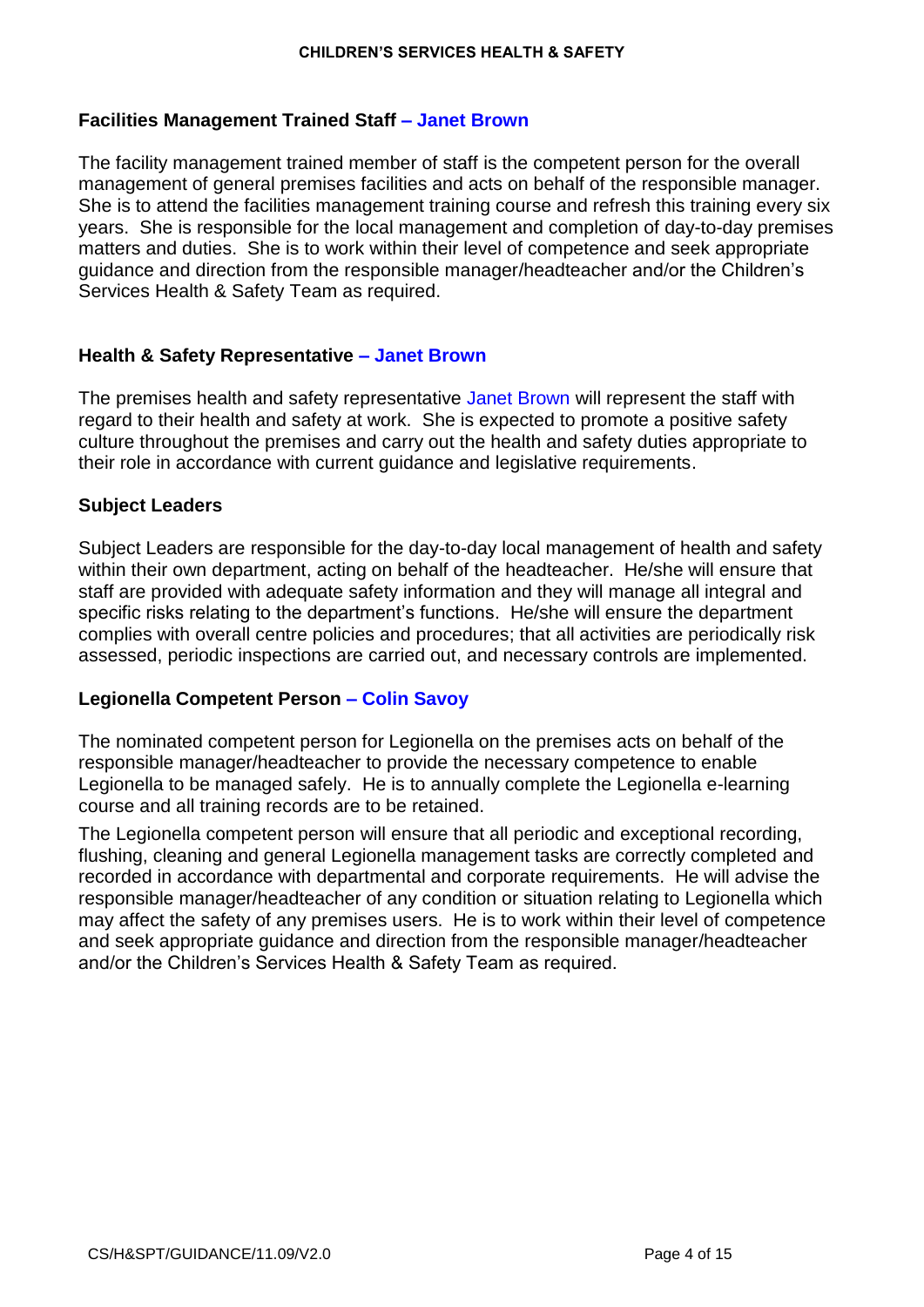# **Asbestos Competent Person – Colin Savoy**

The nominated competent person for asbestos on the premises acts on behalf of the responsible manager/headteacher to provide the necessary competence to enable asbestos to be managed safely. He is to annually complete the asbestos e-learning course and all training records are to be retained.

The new building completed in March 2010 has some asbestos on site. The asbestos competent person will ensure that office staff are aware of procedures for contractors to see and sign the asbestos register before they commence work.

The asbestos competent person will ensure that all staff have a reasonable awareness of asbestos management and dangers. He is to ensure that the appropriate staff are competent in the use of the asbestos register and that asbestos is managed in accordance with departmental and corporate requirements. He will advise the responsible manager/headteacher of any condition or situation relating to asbestos which may affect the safety of any premises users. He is to work within is level of competence and seek appropriate guidance and direction from the responsible manager/headteacher and/or the Children's Services Health & Safety Team as required.

# **Accident Investigator – Sue Wright**

The on-site trained accident investigator Sue Wright, Head Teacher will lead on all accident investigations in accordance with departmental and corporate procedures.

# **ARRANGEMENTS**

The following arrangements for health and safety have been developed in accordance with the Management of Health and Safety at Work Regulations 1999. These arrangements set out all the health and safety provisions for The Bridge Education Centre and are to be used alongside other current unit/centre/school/premises procedures & policies.

In carrying out their normal functions, it is the duty of all managers and staff to act and do everything possible to prevent injury and ill-health to others. This will be achieved in so far as is reasonably practicable, by the implementation of these arrangements and procedures.

# **Accident/Incident Reporting & Investigation**

The on-site management, reporting and investigation of accidents, incidents and near misses is carried out in accordance with departmental and corporate policy requirements.

Any accident, incident or injury involving staff, visitors or contractors is to be reported and recorded in the HCC Accident Report Book held in the main admin office. A copy of the completed form is to be forwarded to the Children's Services Health & Safety Team in accordance with Children's Services Safety Guidance Procedure SGP 17-07.

Minor accidents to pupils are to be recorded in the minor accident book located in the tutors co-ordinators office.

Accidents involving children locally considered to be of a more serious nature than the minor incidents are be recorded on a CSRF-003 School Accident Internal Report Form which is retained on site.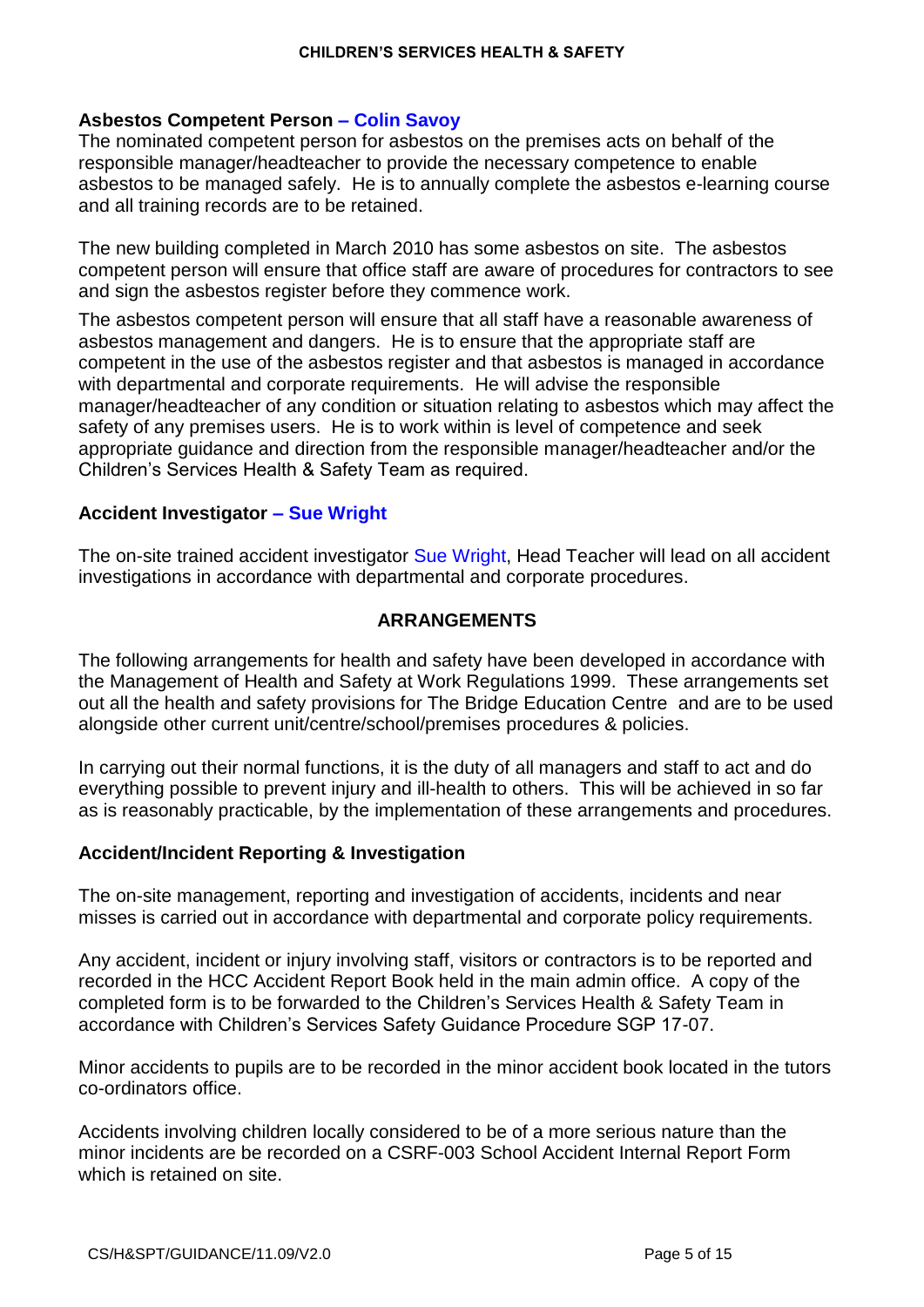The more serious accidents that are notifiable to the Health & Safety Executive (HSE) are to be reported using the F2508 Report Form and a copy is to be forwarded to the Children's Services Health & Safety Team.

All significant accidents, incidents and near-misses are to be immediately reported to the responsible manager/headteacher. The trained accident investigator is to always conduct a documented investigation into more serious incidents. The purpose and intended outcome of the investigation is to identify the immediate and underlying causes of the accident so as to be able to implement appropriate measures to prevent reoccurrence.

The HCC online accident investigation report tool is to be used for the recording/reporting of investigations. The responsible manager/headteacher will ensure that the governing body/partnership/senior management is appropriately informed of all incidents of a serious nature. All accident/incident reports will be monitored by Sue Wright for trend analysis in order that repetitive causal factors may be identified to prevent reoccurrences.

Premises hirers and community/extended service/third party users must report all incidents related to unsafe premises or equipment to the centre staff, who will appropriately report and investigate each incident. Incidents related to the user's own organised activities are to be reported by them in line with their own reporting procedures.

#### **Administration Of Medicines**

Arrangements regarding medicines are set out in the Administration of Medicines Policy.

#### **Asbestos Management**

Asbestos management on site is controlled by the asbestos competent person. The asbestos register as issued by PBRS is located at the main admin office and is to be shown to all contractors who may need to carry out work on site. Contractors must sign the register as evidence of sighting prior to being permitted to commence any work on site.

Any changes to the premises' structure that may affect the asbestos register information will be notified to PBRS in order that the asbestos register may be updated accordingly.

Under no circumstances must staff drill or affix anything to walls that may disturb materials without first checking the register and/or obtaining approval from the competent person.

Any damage to any structure that possibly contains asbestos, which is known or identified during inspection, should be immediately reported to the responsible manager/headteacher and/or the asbestos competent person who will immediately act to cordon off the affected area and contact the PBRS Asbestos Team for guidance. Any contractor suspected to be carrying out any unauthorised work on the fabric of the building should be immediately stopped from working and immediately reported to the responsible manager/headteacher and/or asbestos competent person.

# **Child Protection**

Arrangements regarding child protection are set out in the Safeguarding – Child Protection Policy.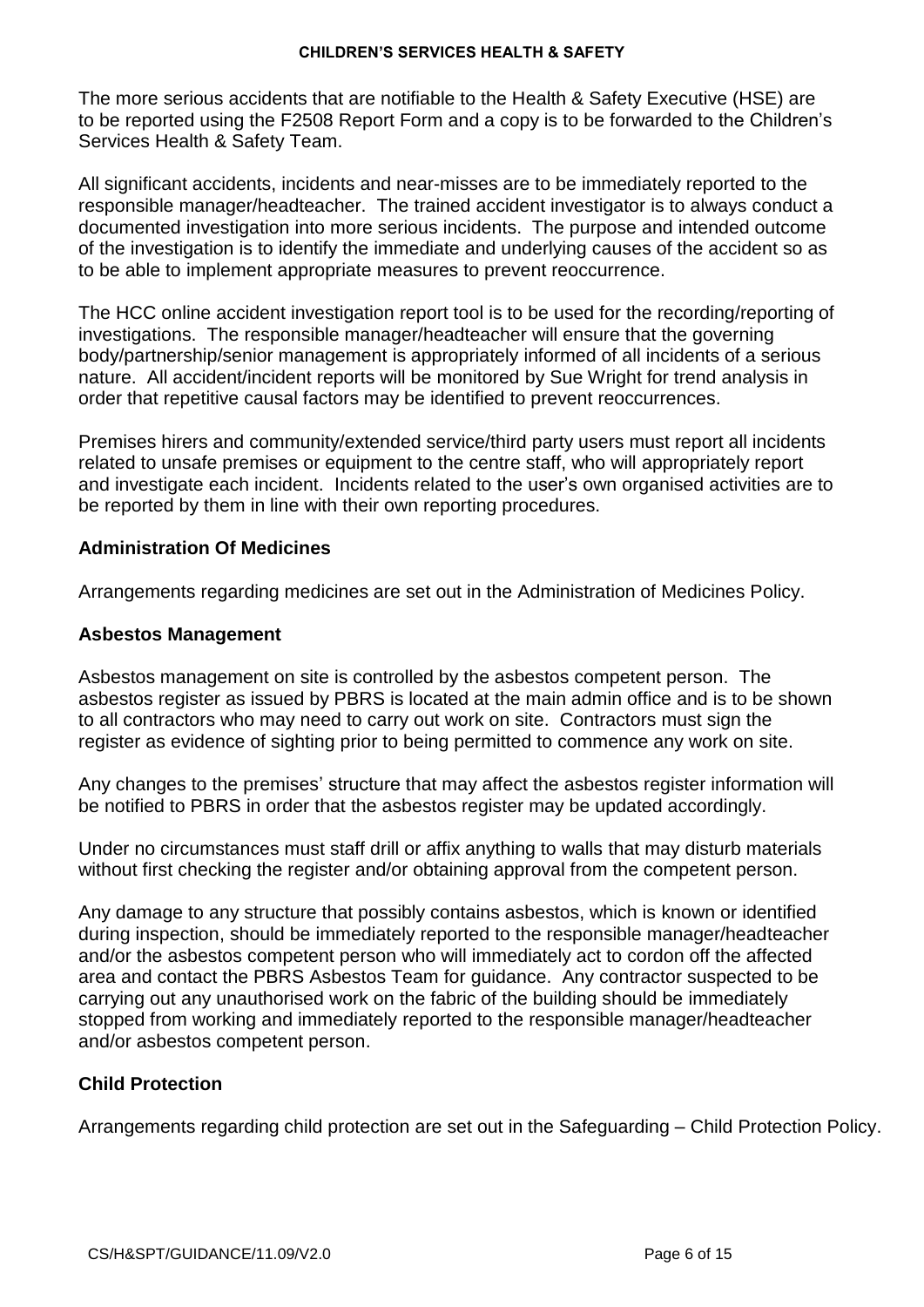# **Extended Services**

The responsible manager/headteacher will ensure that:

- Third parties and other extended service users operate under hire agreements
- A risk assessment for the activity is completed using RATF-047A or RATF-047B
- The premises is safe for use and is always inspected prior to, and after each use
- Means of general access and egress are safe for use by all users
- All provided equipment is safe for use
- Fire escape routes and transit areas are safe and clear of hazards
- Hirers/users are formally made aware of fire safety procedures and equipment

# **Contractors on Site**

HCC approved contractors are always to be used for contractual work on the premises. Where non-HCC approved contractors may be required or selected for use then appropriate safe selection procedures are to be used to ascertain competence prior to engaging their services. The departmental CSAF-013 Safe Selection of Contractors Checklist is to be used to determine competence of non-HCC contractors who will require adequate risk assessments to demonstrate their safe working practices for specific work being undertaken.

All contractors must report to reception where they will be asked to sign the visitors book and asbestos register, and will be issued with a badge and information leaflet. All contractors must be issued with the local written contractor induction brief that includes all relevant details of fire safety procedures & local safety arrangements.

Host staff are responsible for monitoring work areas and providing appropriate supervision, moreso where the contractor's work may directly affect staff and pupils on the premises.

# **Curriculum Activities**

All safety management and risk assessments for curriculum based activities will be carried out under the control of the relevant Subject Leaders and subject teachers using the appropriate codes of practice and safe working procedural guidance for Design & Technology, Science, Music, Physical Education & Sport, Art, Swimming and Drama as issued by CLEAPSS, HIAS and Hampshire County Council. Subject Leaders and the appropriate subject teachers will be responsible for local risk management and ensuring that maintenance of equipment and premises in their areas of the curriculum are managed safely following the appropriate guidance.

# **Display Screen Equipment**

All users must complete the *display screen equipment training* every year without exception. All users must carry out periodic workstation assessments using CSAF-001 Workstation Assessment Form. Workstation assessments will be actioned as necessary by line managers and routinely reviewed at intervals not exceeding three years.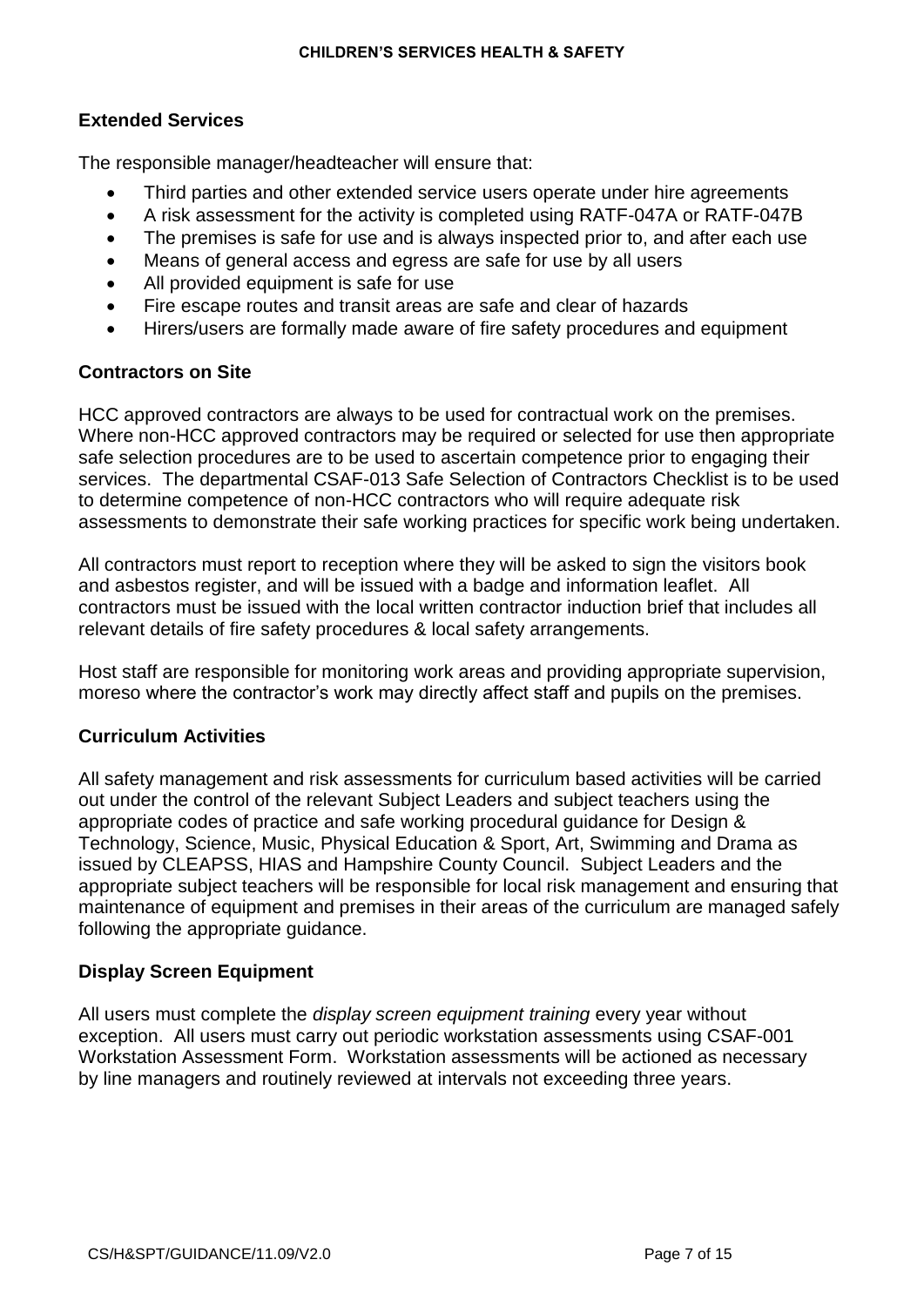# **Electrical Equipment**

The responsible manager/headteacher will ensure that:

- Only authorised and competent persons are permitted to install or repair equipment
- Where 13-amp sockets are in use, only one plug per socket is permitted
- Equipment is not to be used if found to be defective in any way
- Defective equipment is to be reported & immediately taken out of use until repaired
- All portable electrical equipment will be inspected/tested annually
- Equipment testing/inspection can only be carried out by a competent person.
- The competent person to be used is Colin Savoy for smaller items or HCC approved contractor for larger items
- Private electrical equipment is not to be brought onto the premises or used unless its use is approved by management and it has been tested
- New equipment must be advised to the responsible manager/headteacher in order that it can be added to future PAT testing schedules

Any defective or suspected defective equipment, systems of work, fittings etc must be reported to Colin Savoy via maintenance file and attended to as soon as possible.

# **Emergency Procedures**

General emergency evacuation for non-fire related emergencies is to be carried out in accordance with the centre emergency evacuation plan. The centre has a fire emergency plan for fire related emergencies and an emergency evacuation plan for all non-fire emergencies.

All staff will receive a brief and/or a copy of the emergency evacuation plan at induction, and they will be periodically provided with updated information as the emergency evacuation plan is routinely reviewed and amendments are introduced.

Personal Emergency Evacuation Plans are to be completed, provided and exercised for any vulnerable persons to be able to ensure safe, assisted evacuation in the event of an emergency incident.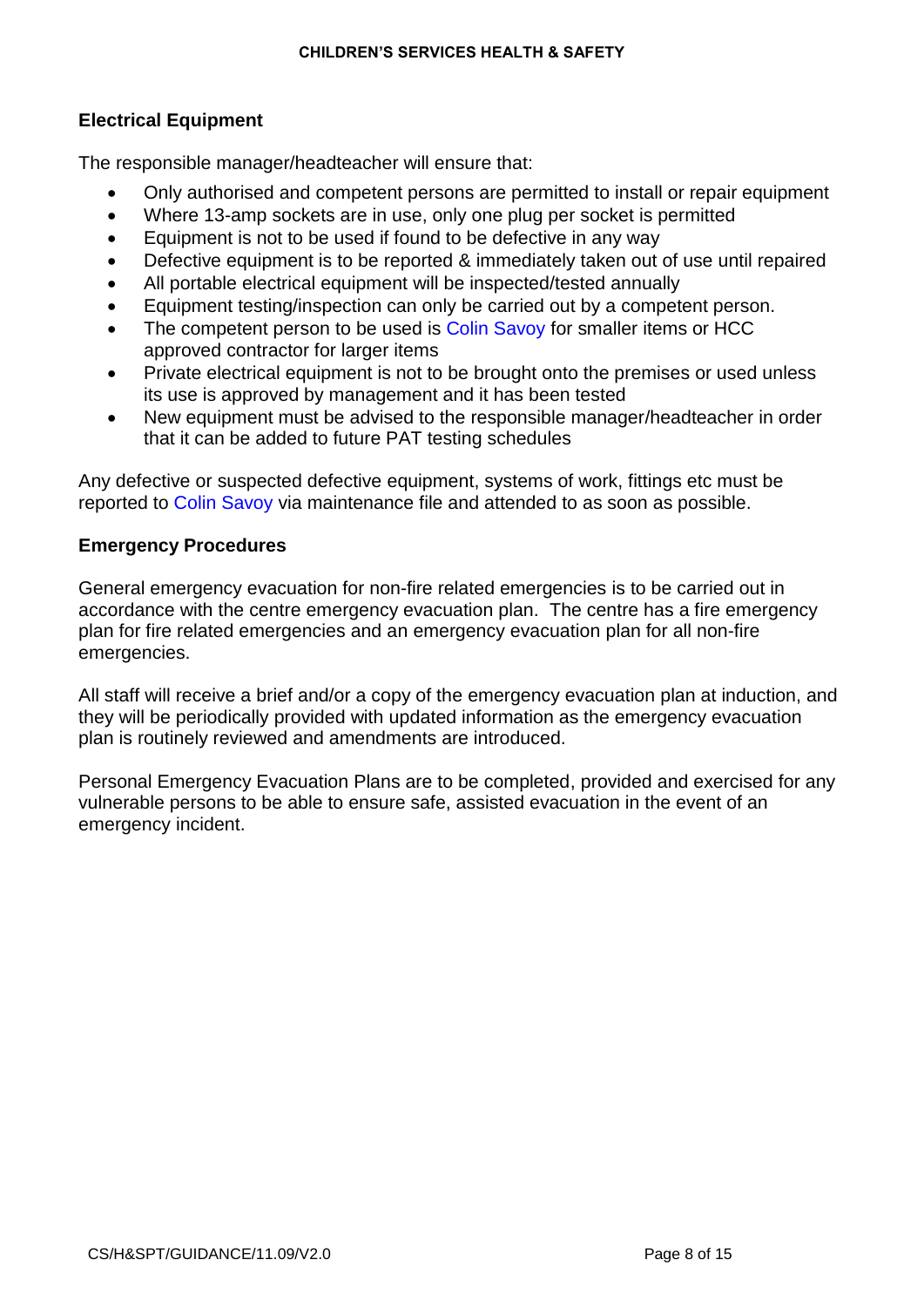# **Fire Safety**

Arrangements regarding fire safety are set out in the Fire Safety Manual. The fire safety coordinator is the competent person for fire safety on the premises and is the immediate point of contact for all fire safety related enquiries on site.

The responsible manager/headteacher will ensure through the fire safety co-ordinator that:

- All staff complete the mandatory *fire safety training* every year
- Fire safety procedures are readily available for all staff to read
- Fire safety information is provided to all staff at induction and periodically thereafter
- Fire safety notices are posted in the key areas of the building close to the fire points
- Evacuation routes and assembly points are clearly identified
- Staff are aware of their own responsibilities for knowing the location of fire points and fire exits. They should also know the location of the assembly point in the event of fire
- All staff are familiar with the flammable potential of materials and substances that they use and exercise maximum care in their use, especially with those marked *flammable*
- Fire evacuation procedures, fire safety training and fire alarm testing are carried out in accordance with corporate guidance and the premises fire safety manual
- The fire risk assessment is reviewed annually by the fire safety co-ordinator and amended as new hazards or required amendments are identified

#### **First Aid**

Arrangements regarding first aid provision are set out in the First Aid Policy. The names and locations of the first aid trained staff on site are listed in the first aid policy and also clearly signposted around the premises.

First aid is never to be administered by anyone except first aid trained staff with in-date training certification, operating within the parameters of their training.

#### **General Equipment**

All general equipment requiring statutory inspection and/or testing on site *(eg. boilers, hoists, lifting equipment, local exhaust ventilation, PE equipment, climbing apparatus)* will be inspected by appropriate competent contractors as provided by the term contractor under PBRS arrangements, or as locally arranged.

Equipment is not to be used if found to be defective in any way. Defective equipment is to be reported and immediately taken out of use until repairs can be carried out.

#### **Good Housekeeping**

Tidiness, cleanliness and efficiency are essential factors in the promotion of good health and safety. The following conditions are to be adhered to at all times:

- All corridors and passageways are kept free from obstruction
- Shelves in storerooms and cupboards are stacked neatly and not overloaded
- Floors are kept clean and dry, and free from slip and trip hazards
- Emergency exits and fire doors are not obstructed in any way
- Supplies are stored safely in their correct locations
- Rubbish and litter are cleaned and removed at the end of each working day
- Poor housekeeping or hygiene conditions are immediately reported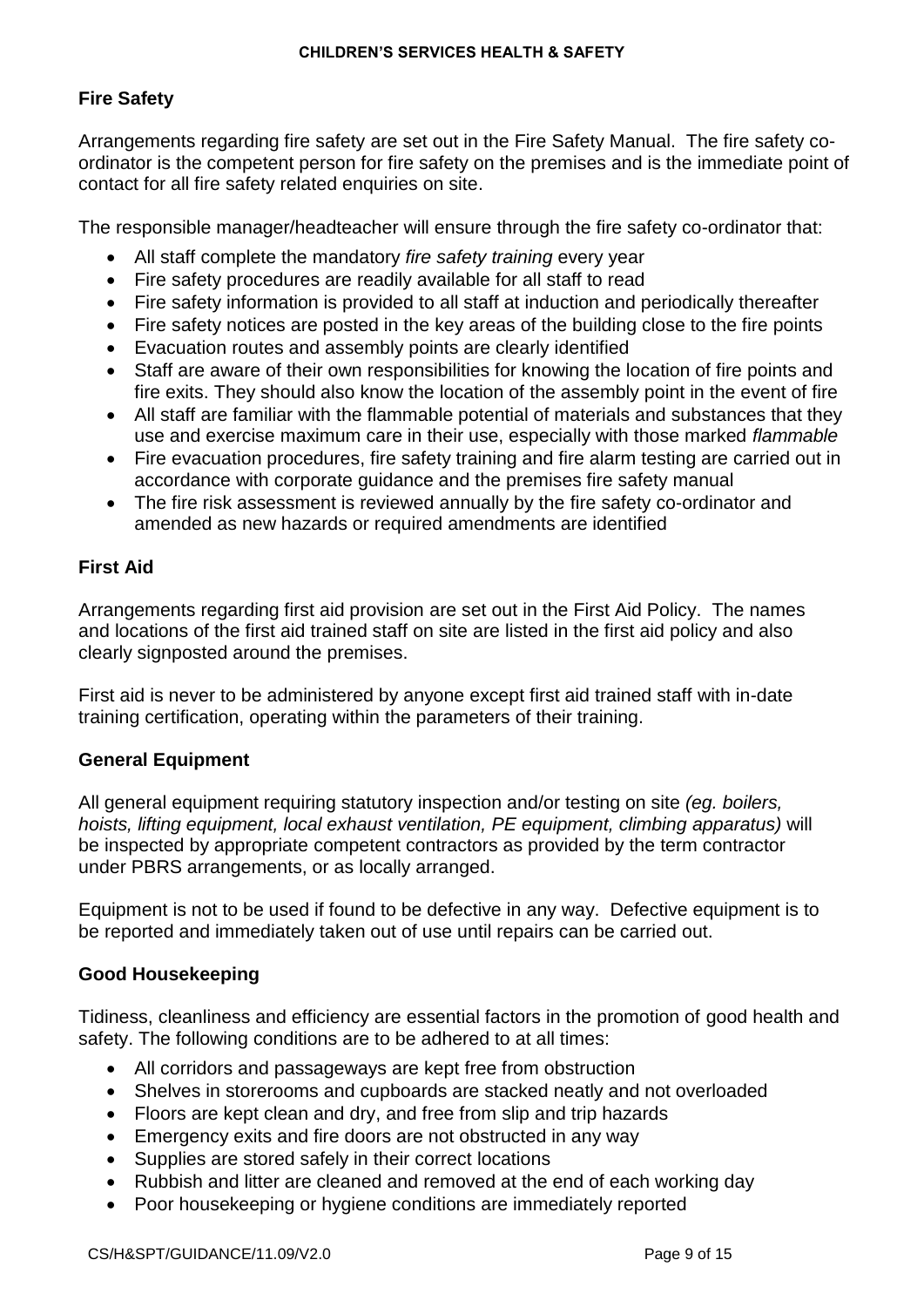#### **Hazardous Substances**

Hazardous substances, materials, chemicals and cleaning liquids are not permitted to be used or brought into use on site unless a documented COSHH assessment has been undertaken by the trained COSHH assessor, and the product has been approved for safe use on site by the responsible manager/headteacher. The premises COSHH assessor acting on behalf of the responsible manager/headteacher is *Janet Brown.*

When using a harmful substance, whether it is a material, cleaning fluid or chemical substance, staff must ensure that adequate precautions are taken to prevent ill-health in accordance with the COSHH assessment completed for that hazardous substance. Staff must never attempt to use a harmful substance unless adequately trained to do so, and then only when using the safe working practices and protective equipment identified in the COSHH assessment.

All hazardous substances are to be stored in secure and signed storage when not in use which is at Science Laboratory cupboard, hazardous cabinet and Caretakers cupboard for this premises. **These are to remain locked at all times.**

#### **Inspections and Monitoring**

Daily monitoring of the premises, through working routines and staff awareness, is expected to identify general safety concerns and issues which should be immediately recorded in the premises maintenance book and reported to Colin Savoy.

Monitoring and inspections of individual departments will be carried out by Subject Leaders and/or the subject teachers as nominated by the Subject Leader.

Routine documented inspections of the premises will be carried out every month in accordance with the premises monthly inspection schedule. Inspection findings are to be recorded on the locally adapted CSAF-005/CSAF-010 Monthly Premises Safety Inspection Checklist.

Defects identified during these routine documented inspections are to be immediately reported to *Janet Brown* and recorded in the maintenance book. Any identified high level risks or safety management concerns are to be actioned at leadership meetings and line management meetings

Periodic detailed inspections of the premises' safety management system will be carried out every year by Graham Taylor, Safety Adviser to Management Committee. These documented inspections will examine all areas of the safety management system and will be carried out using the locally adapted CSAF-004/CSAF-011 Annual H&S Inspection Checklist.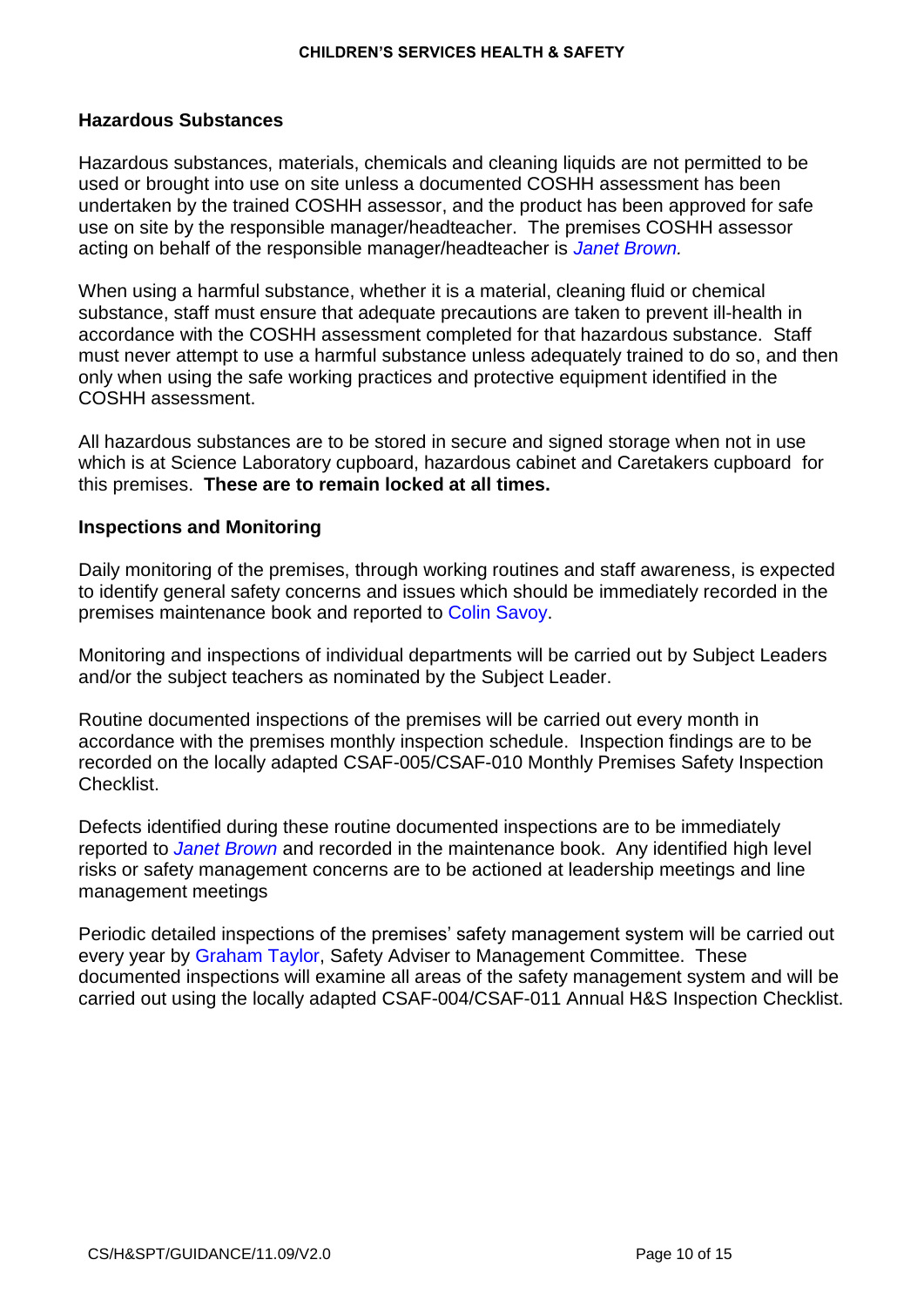# **Kitchens**

The main kitchen area is only to be used by authorised staff in accordance with the identified safe working procedures. Authority and procedures for local management of the main kitchen is managed by HC3S. Any persons not normally authorised but wishing to enter the kitchen area must gain approval prior to entry and must strictly adhere to the kitchen safe working practices.

Safe working procedures and authorised access for other kitchen areas, canteens, food preparation areas are managed by teachers of Food Technology.

# **Legionella Management**

Legionella management on site is controlled by the Legionella competent person who will manage and undertake all procedures regarding Legionella in accordance with Children's Services Safety Guidance Procedure SGP 13-07. Records of all related training, flushing, temperature monitoring, cleaning and defects are to be retained for auditing purposes.

#### **Lone Working**

All lone working is to be approved by the responsible manager/headteacher and is to be carried out in accordance with the premises lone working risk assessment and the local written procedures. The lone working arrangements for staff who may undertake lone working on this site are advised in the lone working policy and risk assessments.

#### **Minibuses**

All minibus drivers must have completed MIDAS training prior to being permitted to drive minibuses.

# **Moving and Handling**

All staff must complete the *moving and handling training* every year without exception. Staff are not permitted to regularly handle or move unreasonably heavy or awkward items, equipment or children unless they have attended specific moving and handling training and/or have been provided with mechanical aids in order to work safely.

Any significant moving and handling tasks are to be specifically risk assessed in order that training requirements and mechanical aids can be accurately determined to ensure that the task is carried out safely. The caretaker is expected to undertake regular physical work which would typically include significant moving and handling, so therefore he must attend a formal moving and handling course specific to the work requirements.

# **Off-site Activities**

Arrangements regarding off-site activities are managed in accordance with the Outdoor Education Service's procedures and guidance.

#### **Physical Intervention**

Arrangements regarding physical intervention are set out in the Restraint and Use of Force Policy.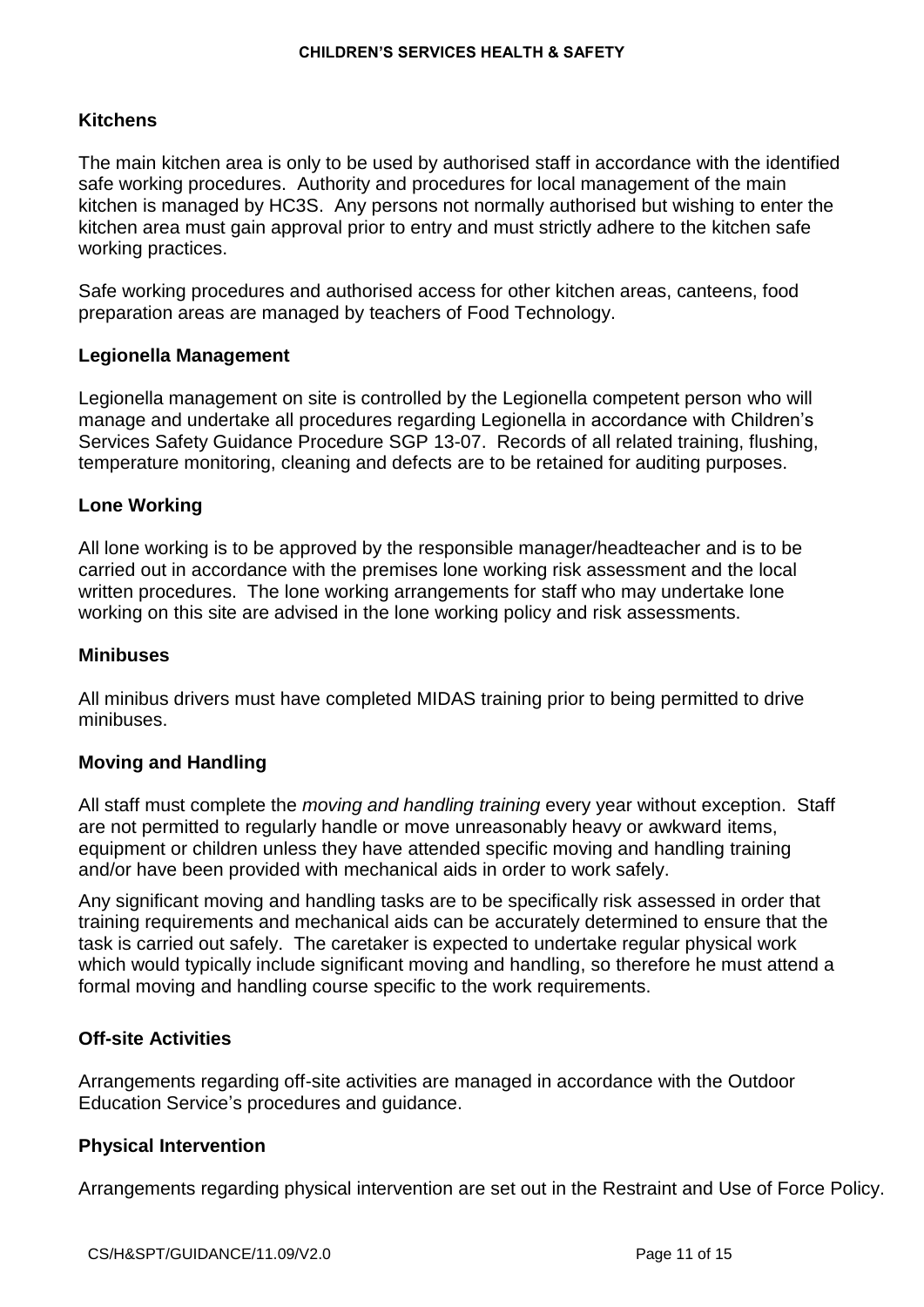# **Provision of Information**

The responsible manager/headteacher will ensure that information systems are established so that staff are periodically provided with information regarding safety arrangements on the premises. These systems are morning briefings, afternoon de-briefings and bulletins. Staff meetings take place on a weekly basis.

Local health and safety advice is available from Janet Brown and the Children's Services Health & Safety Team can provide both general and specialist advice.

The *Health and Safety Law* poster is displayed in main foyer and staff room.

#### **Risk Assessment**

General risk assessment management will be co-ordinated by *Janet Brown* in accordance with guidance contained in the Children's Services Safety Guidance Procedure SGP 01-07.

Risk assessments must be undertaken for all areas where a significant risk is identified or a possibility of such risk exists.

The trained risk assessor on site who is *Janet Brown* will oversee the correct completion of risk assessments as appropriate. Risk assessments will be carried out by those staff with the appropriate knowledge and understanding in each area of work.

All risk assessments and associated control measures are to be approved by the responsible manager/headteacher or their delegated member of staff prior to implementation.

Completed risk assessments are listed in the Risk Register and will be reviewed periodically in accordance with each risk assessment's review date as listed for review in the premises bring-up diary system.

# **Security**

Arrangements regarding security are based on the premises security risk assessment and are set out in the on-site security policy & procedures which include emergency unlock routines.

# **Smoking**

Smoking is not permitted on the premises.

# **Stress & Wellbeing**

The Bridge Education Centre is committed to promoting high levels of health and wellbeing and recognises the importance of identifying & reducing workplace stressors. Stress management through risk assessment and appropriate consultation with staff will be periodically reviewed and acted upon in accordance with the Children's Services' and Health & Safety Executive's Management Standards, guidance and requirements.

On-site arrangements to monitor, consult and reduce stress situations are to be discussed with your line manager or employee support line on **023 8062 6606 or eslhelp@hants.gov.uk**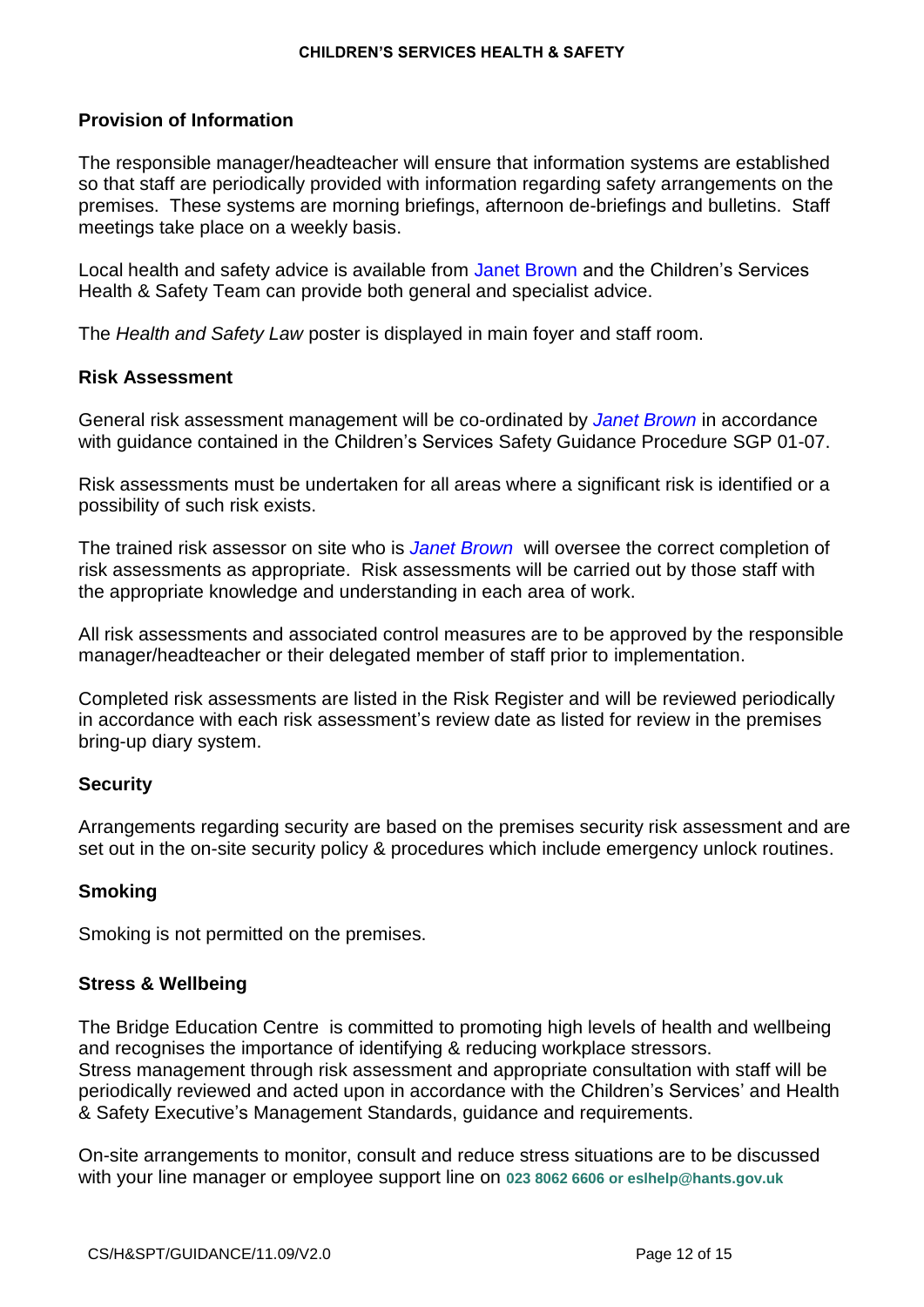# **Traffic Management**

Arrangements regarding on-site traffic safety are based on the premises traffic risk assessment and are set out in the on-site traffic policy and procedures.

# **Training**

Health and safety induction training will be provided and recorded for all new staff/volunteers in accordance with CSAF-017 New Staff Health & Safety Induction Checklist.

The responsible manager/headteacher is responsible for ensuring that all staff/volunteers are provided with adequate information, instruction and training regarding their safety at work. A training needs analysis will be carried out from which a comprehensive health and safety training plan will be developed and maintained to ensure health and safety training is effectively managed for all staff who require it.

All staff will be provided with following as a minimum training provision:

- Induction training regarding all the requirements of this health and safety policy
- Appropriate local training regarding risk assessments and safe working practices
- Updated training and information following any significant health and safety change
- Specific training commensurate to their own role and activities
- Periodic refresher training that will not exceed three yearly intervals
- Appropriate annual training to meet HCC mandatory corporate training requirements

Training records are held by *Janet Brown* who is responsible for co-ordinating all health and safety training requirements, maintaining the health and safety training plan, and managing the planning of refresher training for all staff.

# **Violent Incidents**

Violent, aggressive, threatening or intimidating behaviour towards staff, whether verbal, written, electronic or physical, will **not** be tolerated at The Bridge Education Centre.

Staff must report all such violent and aggressive incidents to ensure that there is an awareness of potential issues and/or injuries, and so as to enable incidents to be appropriately investigated so that reasonable actions may be taken to support those involved and reduce the risk of similar incidents occurring in the future.

Violent incident reporting is completely confidential. Violent and aggressive incidents are to be reported using CSRF-001 Violent Incident Report (VIR) Form in accordance with Children's Services Safety Guidance Procedure SGP18-07.

#### **Visitor**

All visitors must initially report to the main reception where they will be provided with the key health, safety and fire safety information to enable them to act appropriately and safely in the event of an incident.

Visitors to the premises will be provided with a badge and information leaflet and be requested to sign the visitor book.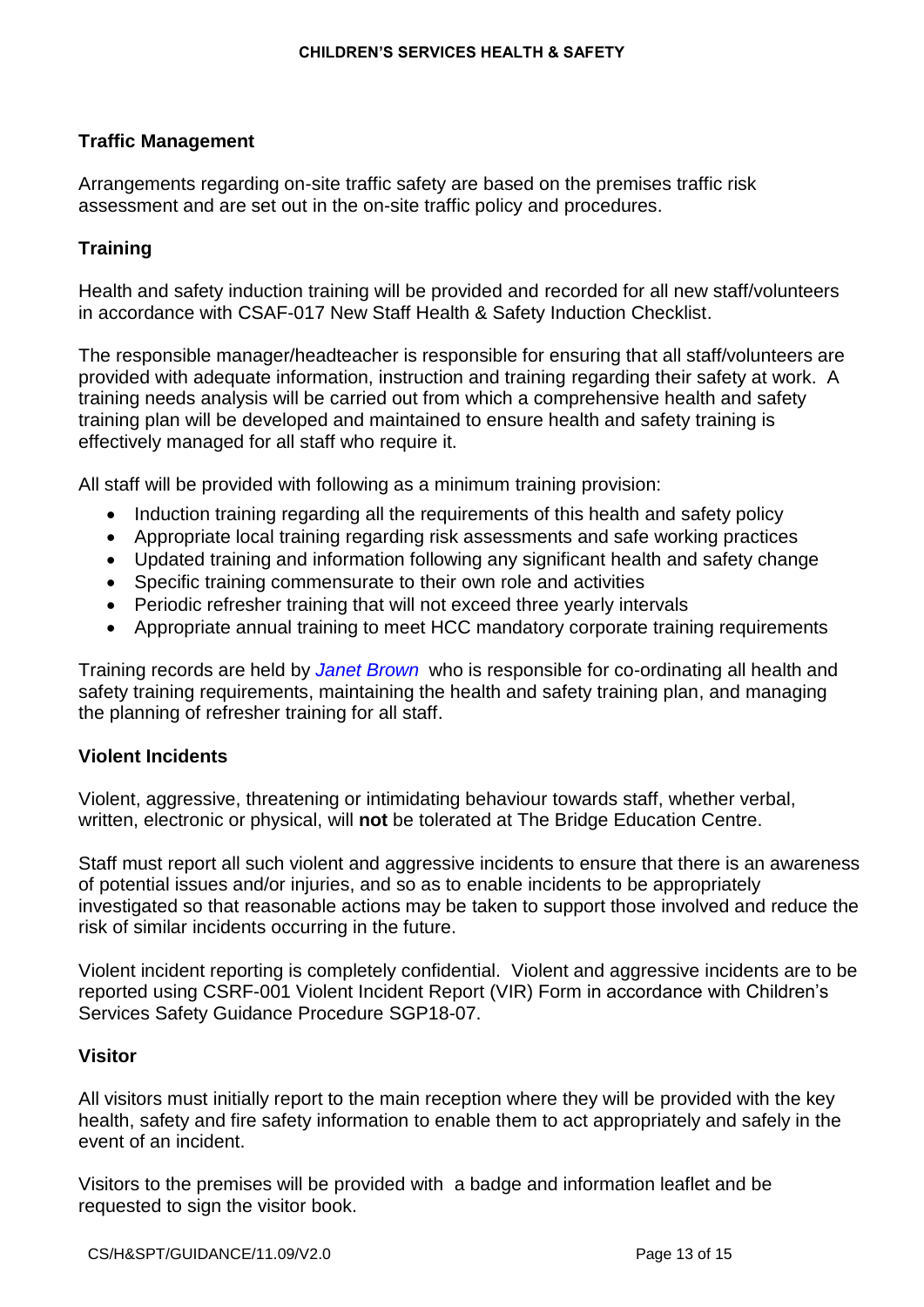# **Work at Height**

Work at height is always to be undertaken in accordance with the Children's Services Safety Guidance Procedure SGP 23-08. At The Bridge Education Centre general work at height will be undertaken in accordance with the on-site generic risk assessment for work at height which identifies general requirements and safe working practices. Specific or higher risk tasks will be carried out in accordance with a specific risk assessment for that task.

The competent person for work at height on the premises who has attended the Caretaker Support Service Ladder & Stepladder Safety half-day course is Colin Savoy and he is authorised to:

- Use steps, stepladders and leaning ladders in accordance with their training
- Provide step stool instructional training briefs to staff in accordance with SGP 23-08
- Provide stepladder and steps training to staff using the Children's Services *Stepladder & Steps Safety* user training presentation
- Carry out periodic inspections of all on-site ladders, stepladders and podium steps
- Remove access equipment from use if defective or considered inappropriate for use

The competent person for work at height and all other staff are not permitted to use any other access equipment for work at height without specific training. This includes the use of scaffolding, mobile towers and mobile elevated work platforms.

Work at height on the premises is only permitted to take place under the following conditions:

- Any work to be carried out at height must be underpinned by a risk assessment
- Access equipment selected for work at height must be as per the risk assessment
- Any staff working at height must be appropriately trained to use the access equipment
- Staff are not to improvise or use alternative access methods of their own choice
- **Use of any furniture, including tables and chairs, is forbidden for any work at height**
- **Staff may only use step stools if they have received a local instructional training brief**
- **Staff may only use stepladders if they have received training from the ladder and stepladder competent person**
- Staff may only use leaning ladders if they have personally attended the Caretaker Support Service Ladder & Stepladder Safety half-day course within every three years
- Any safety concerns about a work at height task must be raised prior to work starting
- Access equipment used on site such as ladders and stepladders must only be that provided and are never to be lent to, or borrowed from third parties or contractors
- Contractors working at height are to be appropriately supervised and must only use their own access equipment